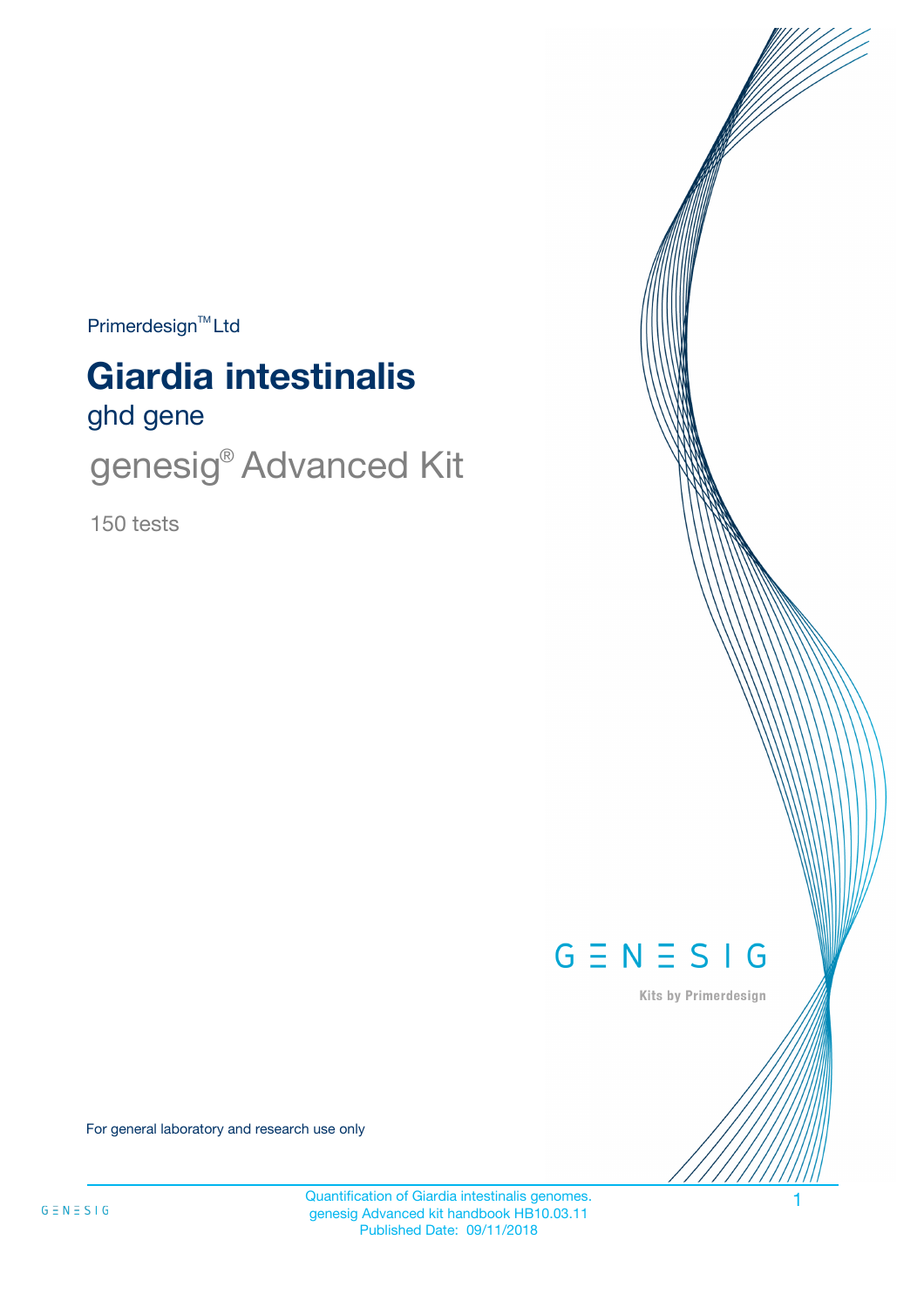## Introduction to Giardia intestinalis

Giardiasis is a major diarrheal disease found throughout the world. The flagellate protozoan Giardia intestinalis (also known as Giardia lamblia), its causative agent, is the most commonly identified intestinal parasite in the United States and the most common protozoal intestinal parasite isolated worldwide.

Giardiasis usually represents a zoonosis with cross-infectivity between animals and humans. Giardia has been isolated from the stools of beavers, dogs, cats, rodents, sheep, and cattle. Within Giardia intestinalis there are 7 assemblages, A, B, C, D, E, F, and the more rarely occuring G. Of these, only assemblages A and B can infect humans, whereas, a range of animals can be infected by assemblages A-G.

Giardiasis is caused by ingestion of Giardia cysts, which retain viability in cold water for as long as 2-3 months. The infective dose is low in humans; 10-25 cysts are capable of causing clinical disease in 8 of 25 subjects. Ingestion of more than 25 cysts results in a 100% infection rate. After ingestion of cysts, excystation, trophozoite multiplication, and colonization of the upper small bowel occur.

Most infections result from fecal-oral transmission or ingestion of contaminated water. Contaminated food is a less common etiology. Person-to-person spread is common, with 25% of family members with infected children themselves becoming infected.

Most infections are asymptomatic, and the attack rate for symptomatic infection in the natural setting varies from 5-70%. Giardia is found in healthy people in endemic areas and in symptomatic carrier states with high numbers of cysts excreted in stools common.

Predisposing factors to symptomatic infection include hypochlorhydria, various immune system deficiencies, blood group A, and malnutrition. The incubation period averages 1-2 weeks, with a mean of 9 days. The average duration of symptoms in all ages ranges from 3 -10 weeks.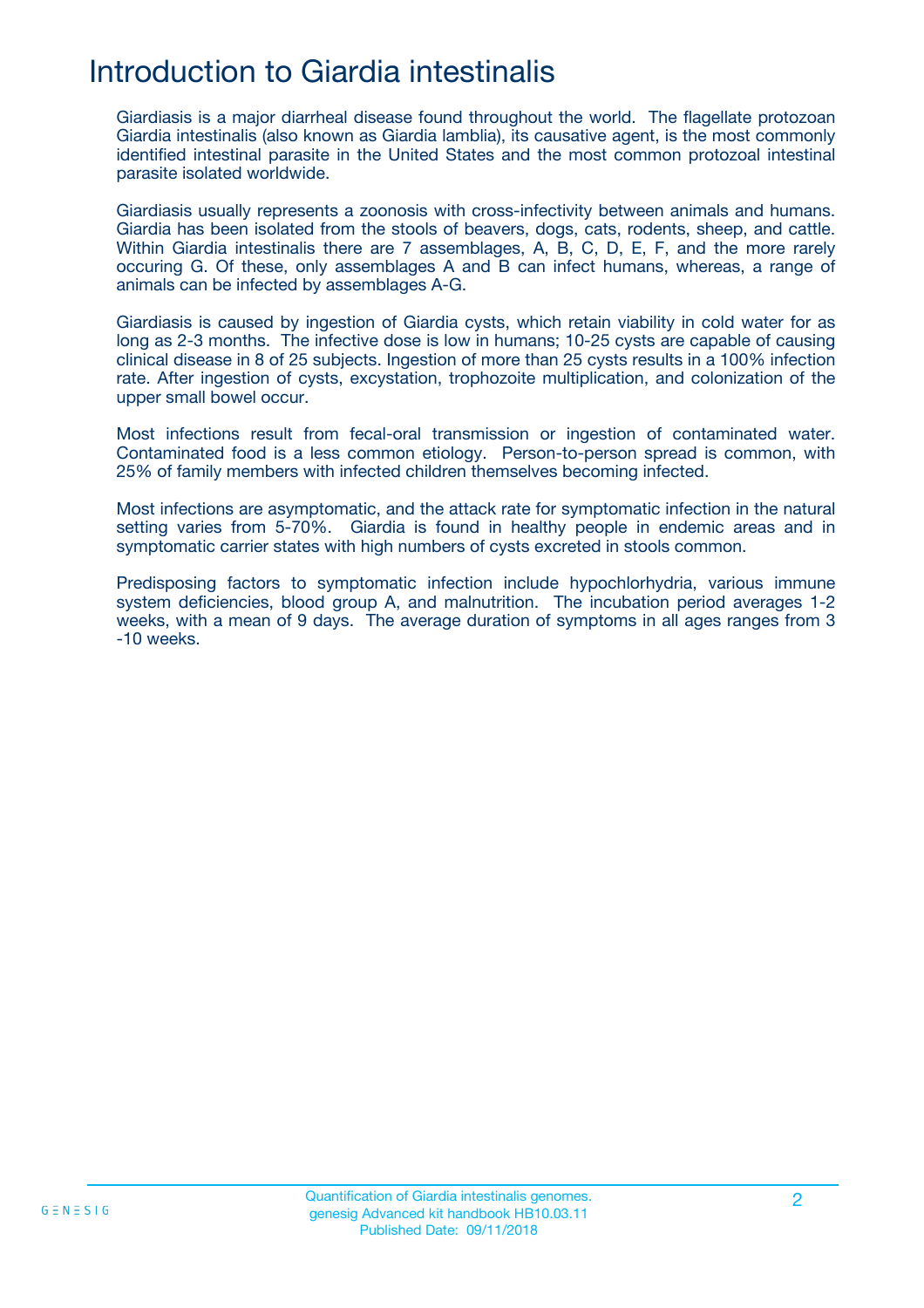## **Specificity**

The Primerdesign genesig Kit for Giardia intestinalis (G.intestinalis) genomes is designed for the in vitro quantification of G.intestinalis genomes. The kit is designed to have a broad detection profile. Specifically, the primers represent 100% homology with over 95% of the NCBI database reference sequences available at the time of design.

The dynamics of genetic variation means that new sequence information may become available after the initial design. Primerdesign periodically reviews the detection profiles of our kits and when required releases new versions.

Our kit for Giardia intestinalis (also called Giardia lamblia) genomes is designed for the in vitro quantification of Giardia intestinalis assemblages that are known to affect humans. This includes assemblages A and B only. As such the primers have 100% homology with over 95% of reference sequences contained in the NCBI database. The primers and probe do not detect other species of Giardia or other assemblages of Giardia intestinalis.

If you require further information, or have a specific question about the detection profile of this kit then please send an e.mail to enquiry@primerdesign.co.uk and our bioinformatics team will answer your question.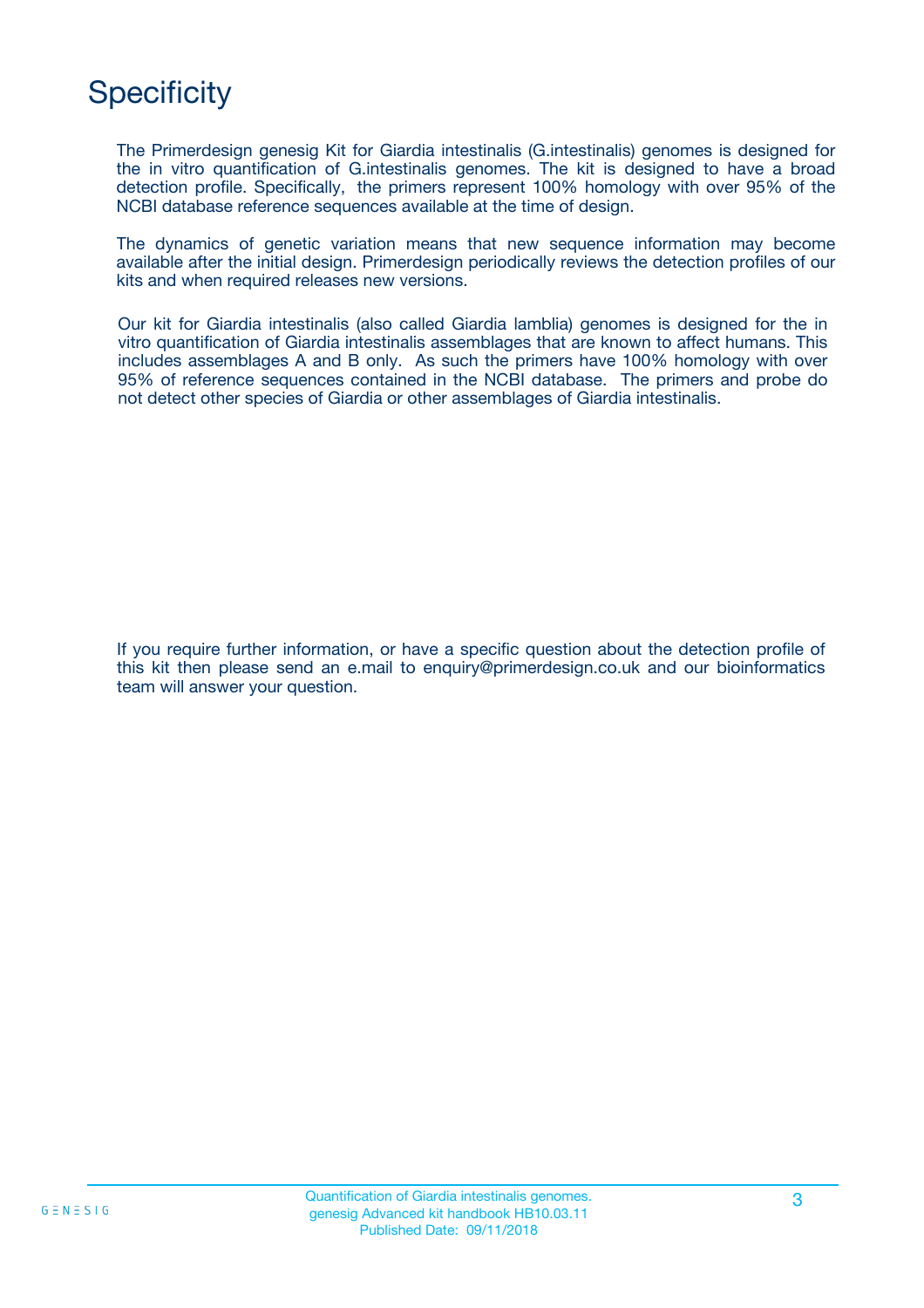## Kit contents

- **G.intestinalis specific primer/probe mix (150 reactions BROWN)** FAM labelled
- **G.intestinalis positive control template (for Standard curve RED)**
- **Internal extraction control primer/probe mix (150 reactions BROWN)** VIC labelled as standard
- **Internal extraction control DNA (150 reactions BLUE)**
- **Endogenous control primer/probe mix (150 reactions BROWN)** FAM labelled
- **RNase/DNase free water (WHITE)** for resuspension of primer/probe mixes
- **Template preparation buffer (YELLOW)** for resuspension of internal control template, positive control template and standard curve preparation

### Reagents and equipment to be supplied by the user

#### **Real-time PCR Instrument**

#### **Extraction kit**

This kit is recommended for use with genesig Easy DNA/RNA extraction kit. However, it is designed to work well with all processes that yield high quality RNA and DNA with minimal PCR inhibitors.

#### **oasig**TM **lyophilised or Precision**®**PLUS 2X qPCR Master Mix**

This kit is intended for use with oasig or PrecisionPLUS2X qPCR Master Mix.

**Pipettors and Tips**

**Vortex and centrifuge**

#### **Thin walled 1.5 ml PCR reaction tubes**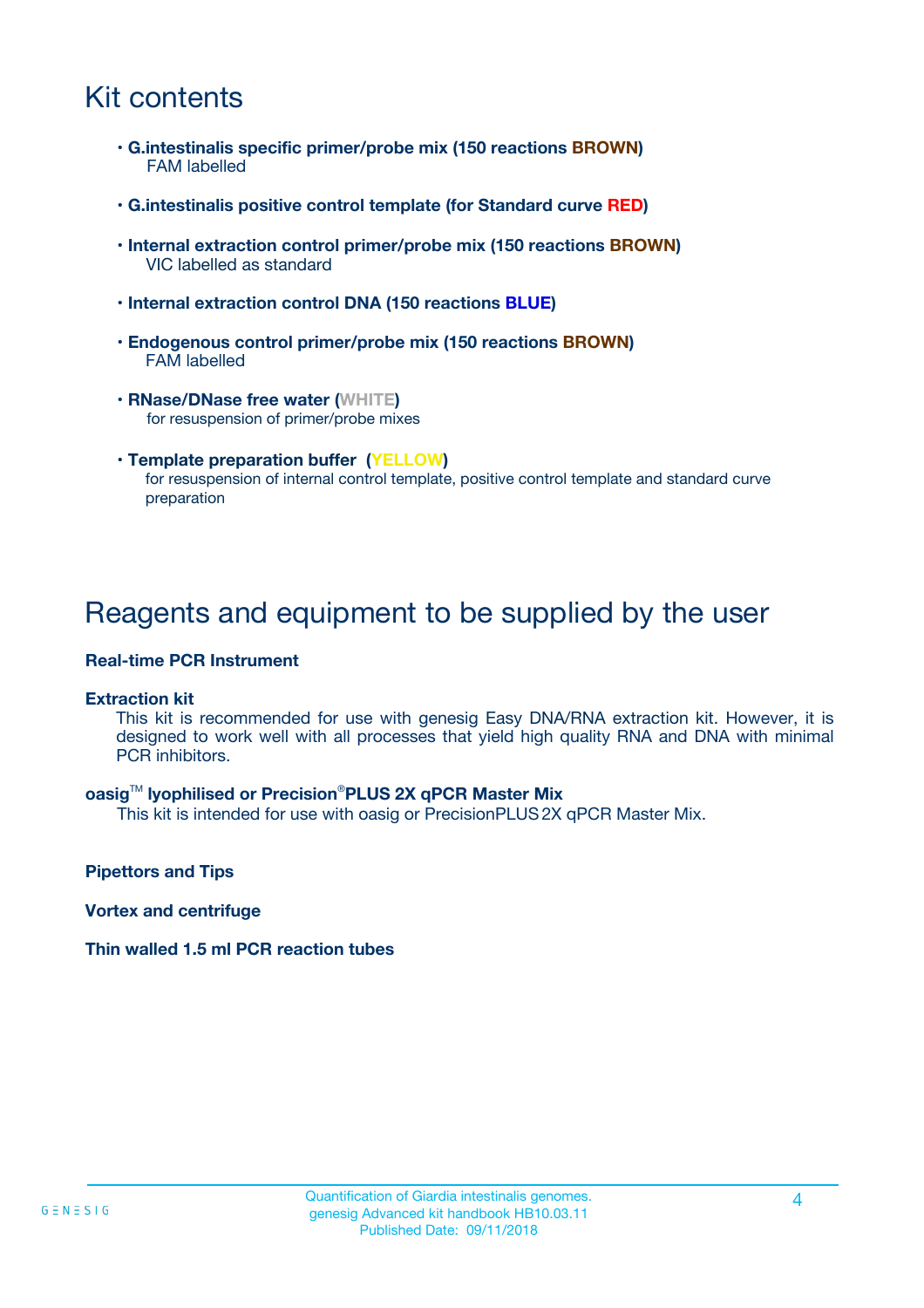### Kit storage and stability

This kit is stable at room temperature but should be stored at -20ºC on arrival. Once the lyophilised components have been resuspended they should not be exposed to temperatures above -20°C for longer than 30 minutes at a time and unnecessary repeated freeze/thawing should be avoided. The kit is stable for six months from the date of resuspension under these circumstances.

If a standard curve dilution series is prepared this can be stored frozen for an extended period. If you see any degradation in this serial dilution a fresh standard curve can be prepared from the positive control.

Primerdesign does not recommend using the kit after the expiry date stated on the pack.

### Suitable sample material

All kinds of sample material suited for PCR amplification can be used. Please ensure the samples are suitable in terms of purity, concentration, and DNA integrity (An internal PCR control is supplied to test for non specific PCR inhibitors). Always run at least one negative control with the samples. To prepare a negative-control, replace the template DNA sample with RNase/DNase free water.

### Dynamic range of test

Under optimal PCR conditions genesig G.intestinalis detection kits have very high priming efficiencies of >95% and can detect less than 100 copies of target template.

### Notices and disclaimers

This product is developed, designed and sold for research purposes only. It is not intended for human diagnostic or drug purposes or to be administered to humans unless clearly expressed for that purpose by the Food and Drug Administration in the USA or the appropriate regulatory authorities in the country of use. During the warranty period Primerdesign genesig detection kits allow precise and reproducible data recovery combined with excellent sensitivity. For data obtained by violation to the general GLP guidelines and the manufacturer's recommendations the right to claim under guarantee is expired. PCR is a proprietary technology covered by several US and foreign patents. These patents are owned by Roche Molecular Systems Inc. and have been sub-licensed by PE Corporation in certain fields. Depending on your specific application you may need a license from Roche or PE to practice PCR. Additional information on purchasing licenses to practice the PCR process may be obtained by contacting the Director of Licensing at Roche Molecular Systems, 1145 Atlantic Avenue, Alameda, CA 94501 or Applied Biosystems business group of the Applera Corporation, 850 Lincoln Centre Drive, Foster City, CA 94404. In addition, the 5' nuclease assay and other homogeneous amplification methods used in connection with the PCR process may be covered by U.S. Patents 5,210,015 and 5,487,972, owned by Roche Molecular Systems, Inc, and by U.S. Patent 5,538,848, owned by The Perkin-Elmer Corporation.

## Trademarks

Primerdesign™ is a trademark of Primerdesign Ltd.

genesig $^\circledR$  is a registered trademark of Primerdesign Ltd.

The PCR process is covered by US Patents 4,683,195, and 4,683,202 and foreign equivalents owned by Hoffmann-La Roche AG. BI, ABI PRISM® GeneAmp® and MicroAmp® are registered trademarks of the Applera Genomics (Applied Biosystems Corporation). BIOMEK® is a registered trademark of Beckman Instruments, Inc.; iCycler™ is a registered trademark of Bio-Rad Laboratories, Rotor-Gene is a trademark of Corbett Research. LightCycler™ is a registered trademark of the Idaho Technology Inc. GeneAmp®, TaqMan® and AmpliTaqGold® are registered trademarks of Roche Molecular Systems, Inc., The purchase of the Primerdesign™ reagents cannot be construed as an authorization or implicit license to practice PCR under any patents held by Hoffmann-LaRoche Inc.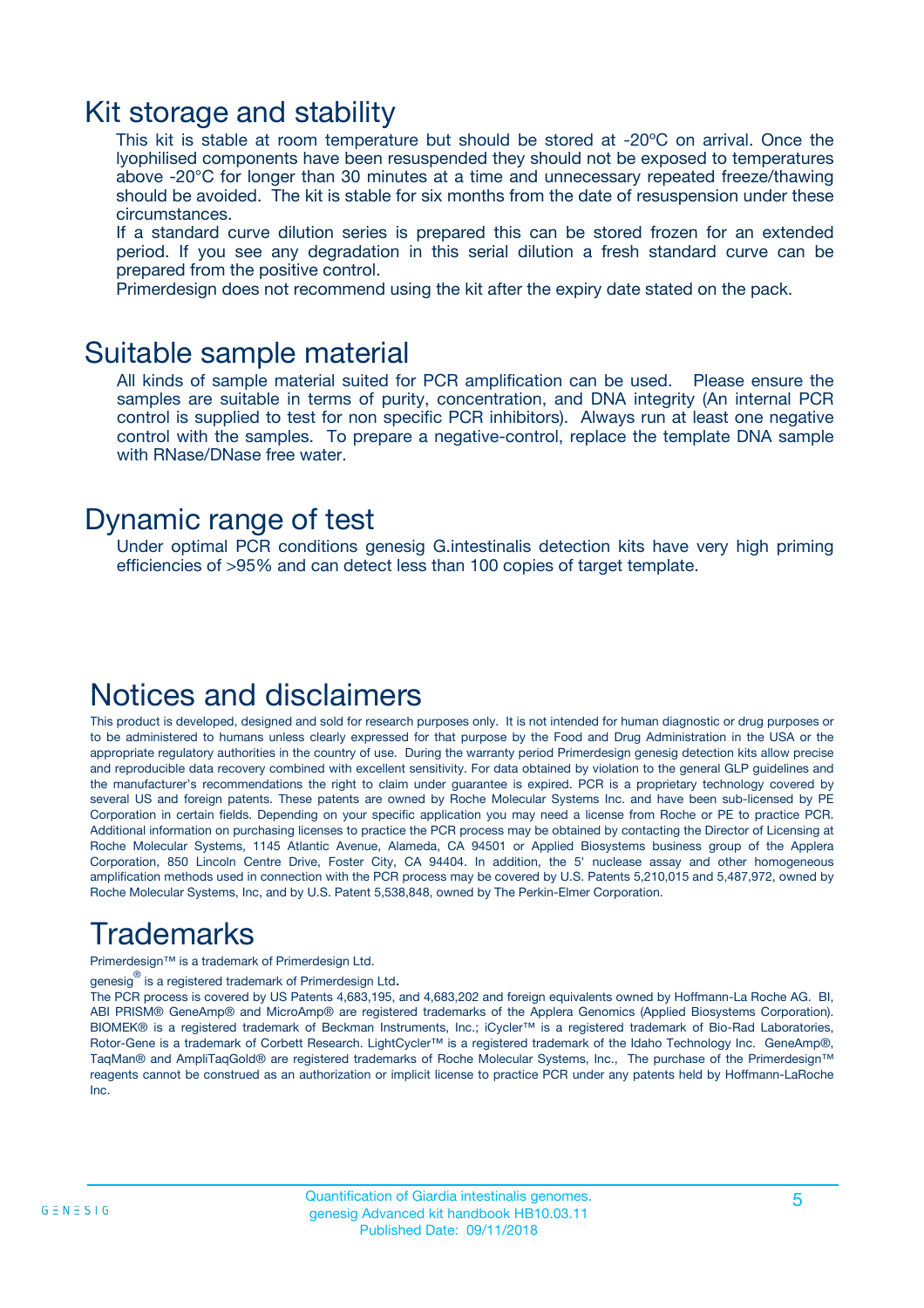## Principles of the test

#### **Real-time PCR**

A G.intestinalis specific primer and probe mix is provided and this can be detected through the FAM channel.

The primer and probe mix provided exploits the so-called TaqMan® principle. During PCR amplification, forward and reverse primers hybridize to the G.intestinalis DNA. A fluorogenic probe is included in the same reaction mixture which consists of a DNA probe labeled with a 5`-dye and a 3`-quencher. During PCR amplification, the probe is cleaved and the reporter dye and quencher are separated. The resulting increase in fluorescence can be detected on a range of qPCR platforms.

#### **Positive control**

For copy number determination and as a positive control for the PCR set up, the kit contains a positive control template. This can be used to generate a standard curve of G.intestinalis copy number / Cq value. Alternatively the positive control can be used at a single dilution where full quantitative analysis of the samples is not required. Each time the kit is used, at least one positive control reaction must be included in the run. A positive result indicates that the primers and probes for detecting the target G.intestinalis gene worked properly in that particular experimental scenario. If a negative result is obtained the test results are invalid and must be repeated. Care should be taken to ensure that the positive control does not contaminate any other kit component which would lead to false-positive results. This can be achieved by handling this component in a Post PCR environment. Care should also be taken to avoid cross-contamination of other samples when adding the positive control to the run. This can be avoided by sealing all other samples and negative controls before pipetting the positive control into the positive control well.

#### **Negative control**

To validate any positive findings a negative control reaction should be included every time the kit is used. For this reaction the RNase/DNase free water should be used instead of template. A negative result indicates that the reagents have not become contaminated while setting up the run.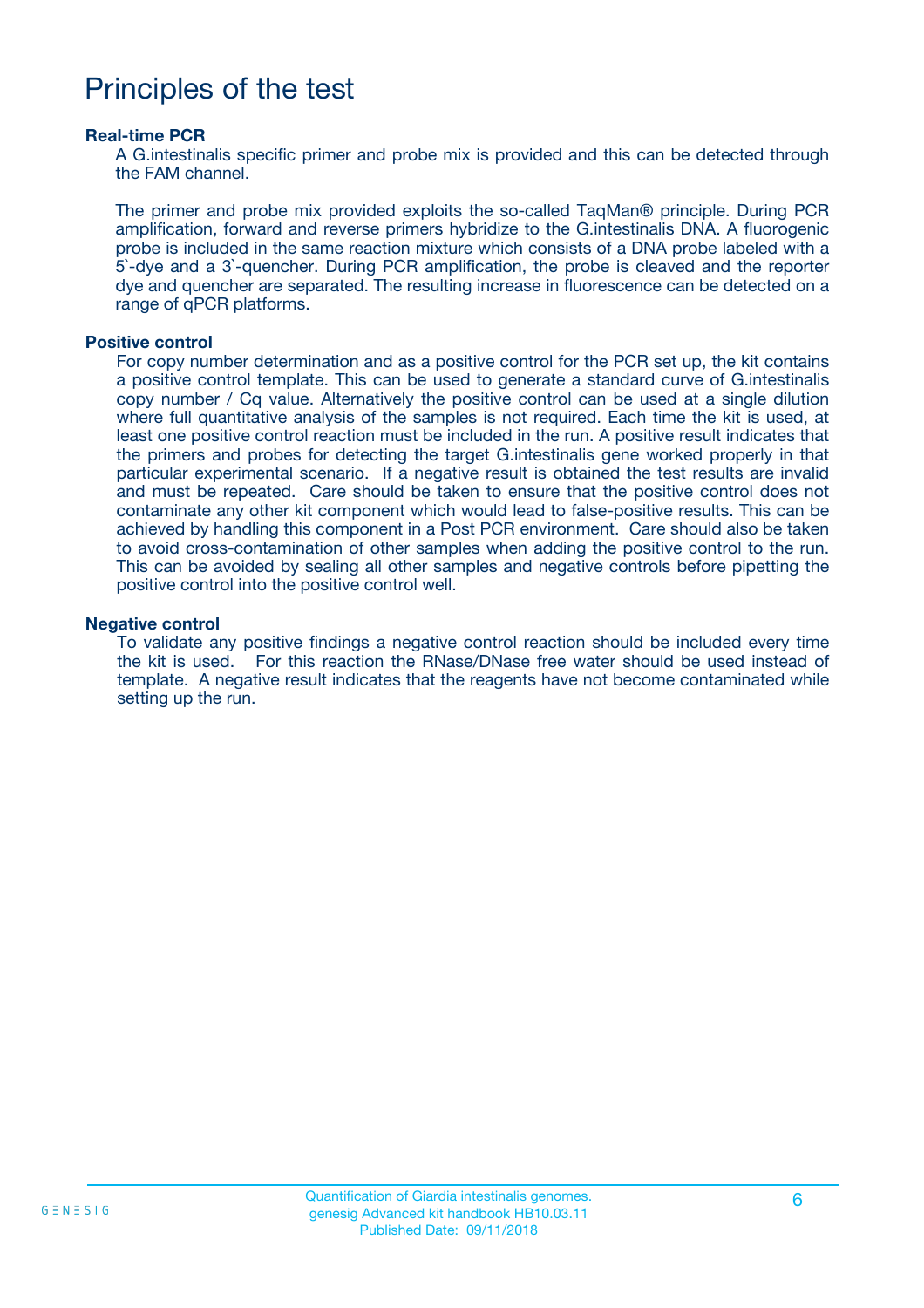#### **Internal DNA extraction control**

When performing DNA extraction, it is often advantageous to have an exogenous source of DNA template that is spiked into the lysis buffer. This control DNA is then co-purified with the sample DNA and can be detected as a positive control for the extraction process. Successful co-purification and qPCR for the control DNA also indicates that PCR inhibitors are not present at a high concentration.

A separate primer and probe mix are supplied with this kit to detect the exogenous DNA using qPCR. The primers are present at PCR limiting concentrations which allows multiplexing with the target sequence primers. Amplification of the control DNA does not interfere with detection of the G.intestinalis target DNA even when present at low copy number. The Internal control is detected through the VIC channel and gives a Cq value of 28+/-3.

#### **Endogenous control**

To confirm extraction of a valid biological template, a primer and probe mix is included to detect an endogenous gene. Detection of the endogenous control is through the FAM channel and it is NOT therefore possible to perform a multiplex with the G.intestinalis primers. A poor endogenous control signal may indicate that the sample did not contain sufficient biological material.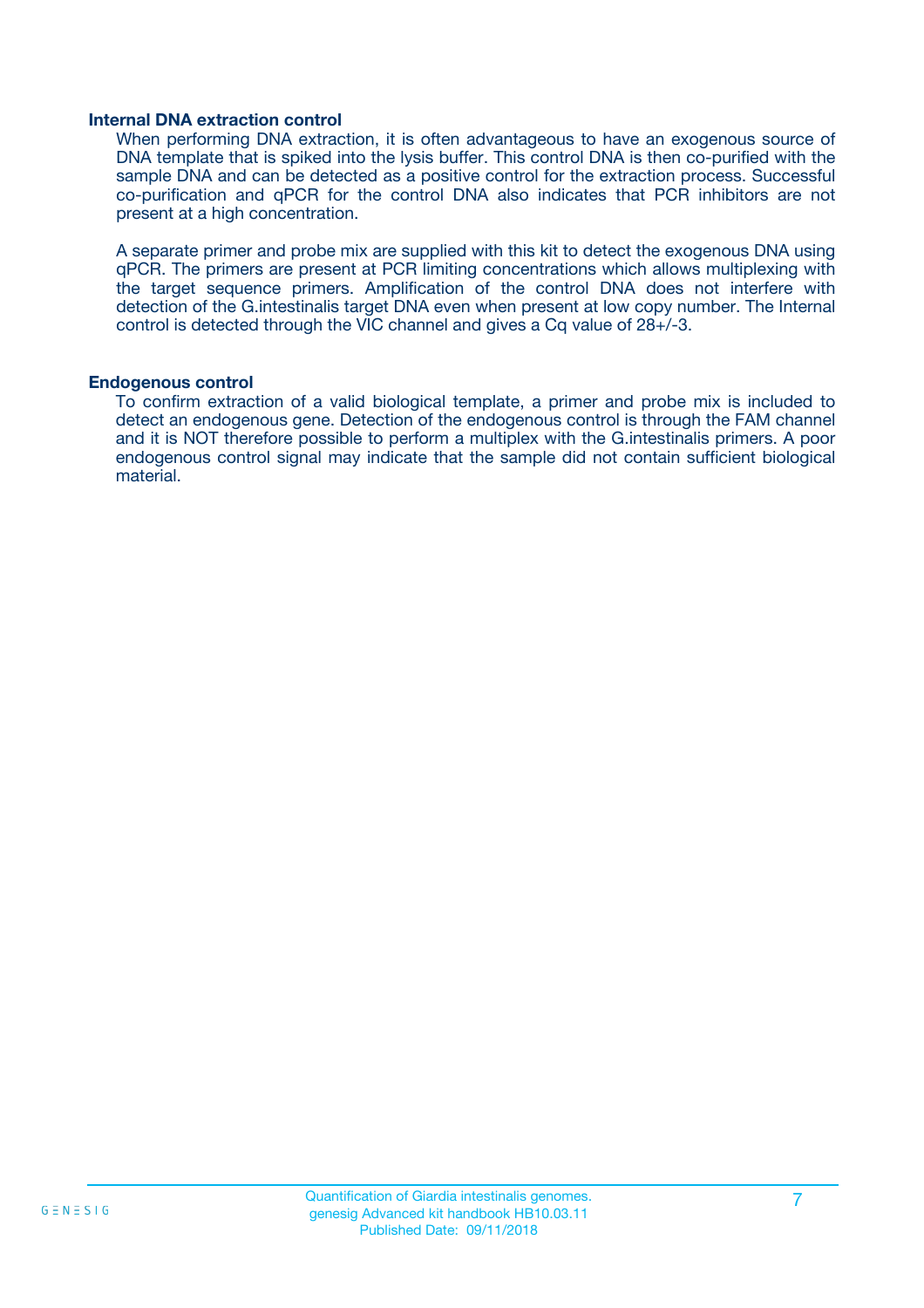### Resuspension protocol

To minimize the risk of contamination with foreign DNA, we recommend that all pipetting be performed in a PCR clean environment. Ideally this would be a designated PCR lab or PCR cabinet. Filter tips are recommended for all pipetting steps.

- **1. Pulse-spin each tube in a centrifuge before opening.** This will ensure lyophilised primer and probe mix is in the base of the tube and is not spilt upon opening the tube.
- **2. Resuspend the primer/probe mixes in the RNase/DNase free water supplied, according to the table below:**

To ensure complete resuspension, vortex each tube thoroughly.

| Component - resuspend in water                       |          |  |
|------------------------------------------------------|----------|--|
| <b>Pre-PCR pack</b>                                  |          |  |
| G. intestinalis primer/probe mix (BROWN)             | $165$ µl |  |
| Internal extraction control primer/probe mix (BROWN) | $165$ µl |  |
| Endogenous control primer/probe mix (BROWN)          | 165 µl   |  |

**3. Resuspend the internal control template and positive control template in the template preparation buffer supplied, according to the table below:** To ensure complete resuspension, vortex each tube thoroughly.

| Component - resuspend in template preparation buffer |  |  |  |
|------------------------------------------------------|--|--|--|
| <b>Pre-PCR heat-sealed foil</b>                      |  |  |  |
| Internal extraction control DNA (BLUE)               |  |  |  |
| <b>Post-PCR heat-sealed foil</b>                     |  |  |  |
| G. intestinalis Positive Control Template (RED) *    |  |  |  |

\* This component contains high copy number template and is a VERY significant contamination risk. It must be opened and handled in a separate laboratory environment, away from the other components.

### DNA extraction

The internal extraction control DNA can be added either to the DNA lysis/extraction buffer or to the DNA sample once it has been resuspended in lysis buffer.

**DO NOT add the internal extraction control DNA directly to the unprocessed biological sample as this will lead to degradation and a loss in signal.**

- **1. Add 4µl of the Internal extraction control DNA (BLUE) to each sample in DNA lysis/extraction buffer per sample.**
- **2. Complete DNA extraction according to the manufacturers protocols.**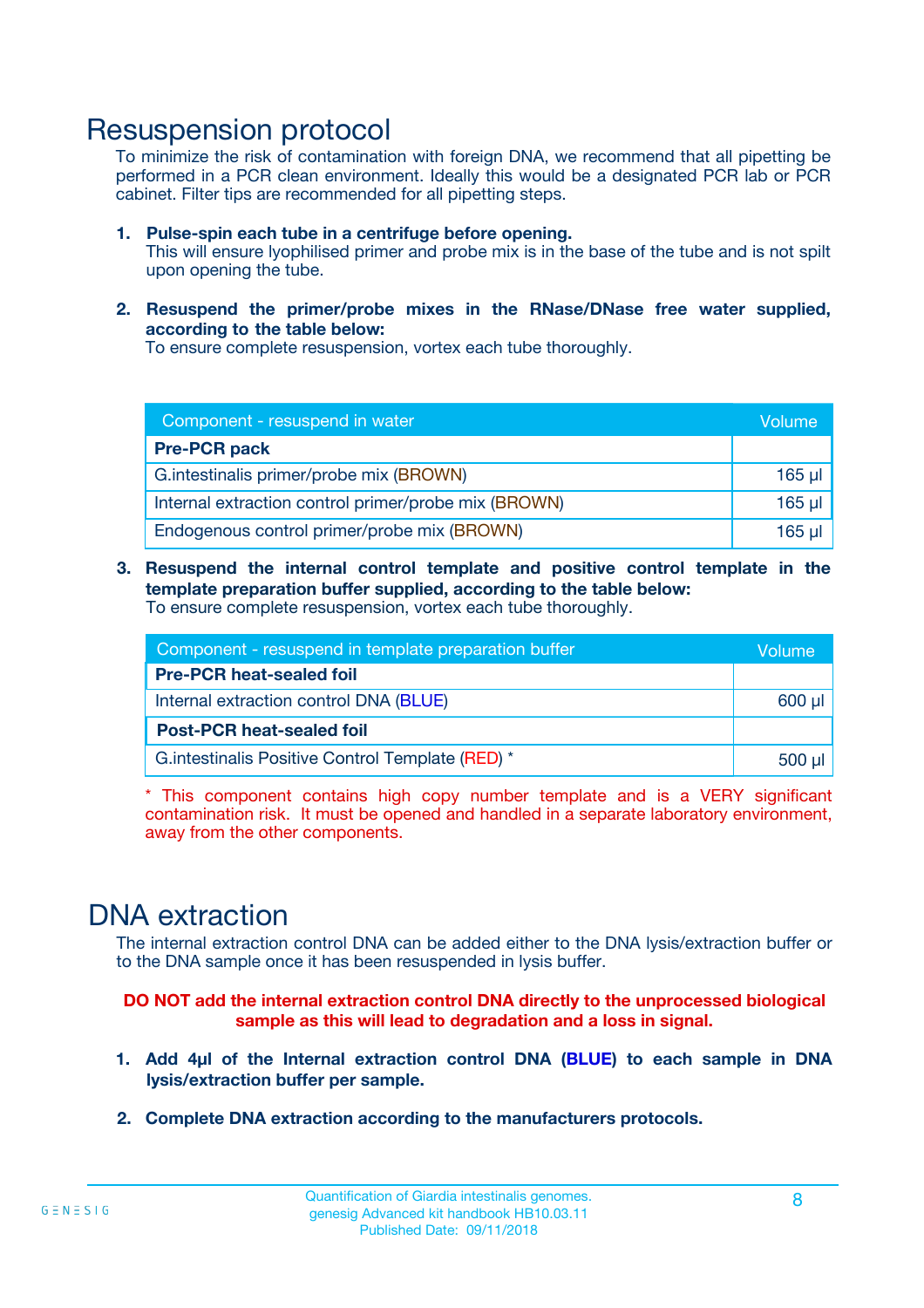## qPCR detection protocol

**1. For each DNA sample prepare a reaction mix according to the table below:** Include sufficient reactions for positive and negative controls.

| Component                                            | Volume   |
|------------------------------------------------------|----------|
| oasig or PrecisionPLUS 2X qPCR Master Mix            | $10 \mu$ |
| G.intestinalis primer/probe mix (BROWN)              | 1 µI     |
| Internal extraction control primer/probe mix (BROWN) | 1 µl     |
| <b>RNase/DNase free water (WHITE)</b>                | $3 \mu$  |
| <b>Final Volume</b>                                  | 15 µl    |

**2. For each DNA sample prepare an endogenous control reaction according to the table below (Optional):**

**This control reaction will provide useful information regarding the quality of the biological sample.**

| Component                                   | Volume   |
|---------------------------------------------|----------|
| oasig or PrecisionPLUS 2X qPCR Master Mix   | $10 \mu$ |
| Endogenous control primer/probe mix (BROWN) | 1 µI     |
| <b>RNase/DNase free water (WHITE)</b>       | $4 \mu$  |
| <b>Final Volume</b>                         | 15 µl    |

- **3. Pipette 15µl of each mix into individual wells according to your qPCR experimental plate set up.**
- **4. Prepare sample DNA templates for each of your samples.**
- **5. Pipette 5µl of DNA template into each well, according to your experimental plate set up.**

For negative control wells use 5µl of RNase/DNase free water. The final volume in each well is 20ul.

**6. If a standard curve is included for quantitative analysis, prepare a reaction mix according to the table below:**

| Component                                 | Volume          |
|-------------------------------------------|-----------------|
| oasig or PrecisionPLUS 2X qPCR Master Mix | 10 $\mu$        |
| G.intestinalis primer/probe mix (BROWN)   | 1 µI -          |
| <b>RNase/DNase free water (WHITE)</b>     | 4 µl            |
| <b>Final Volume</b>                       | 15 <sub>µ</sub> |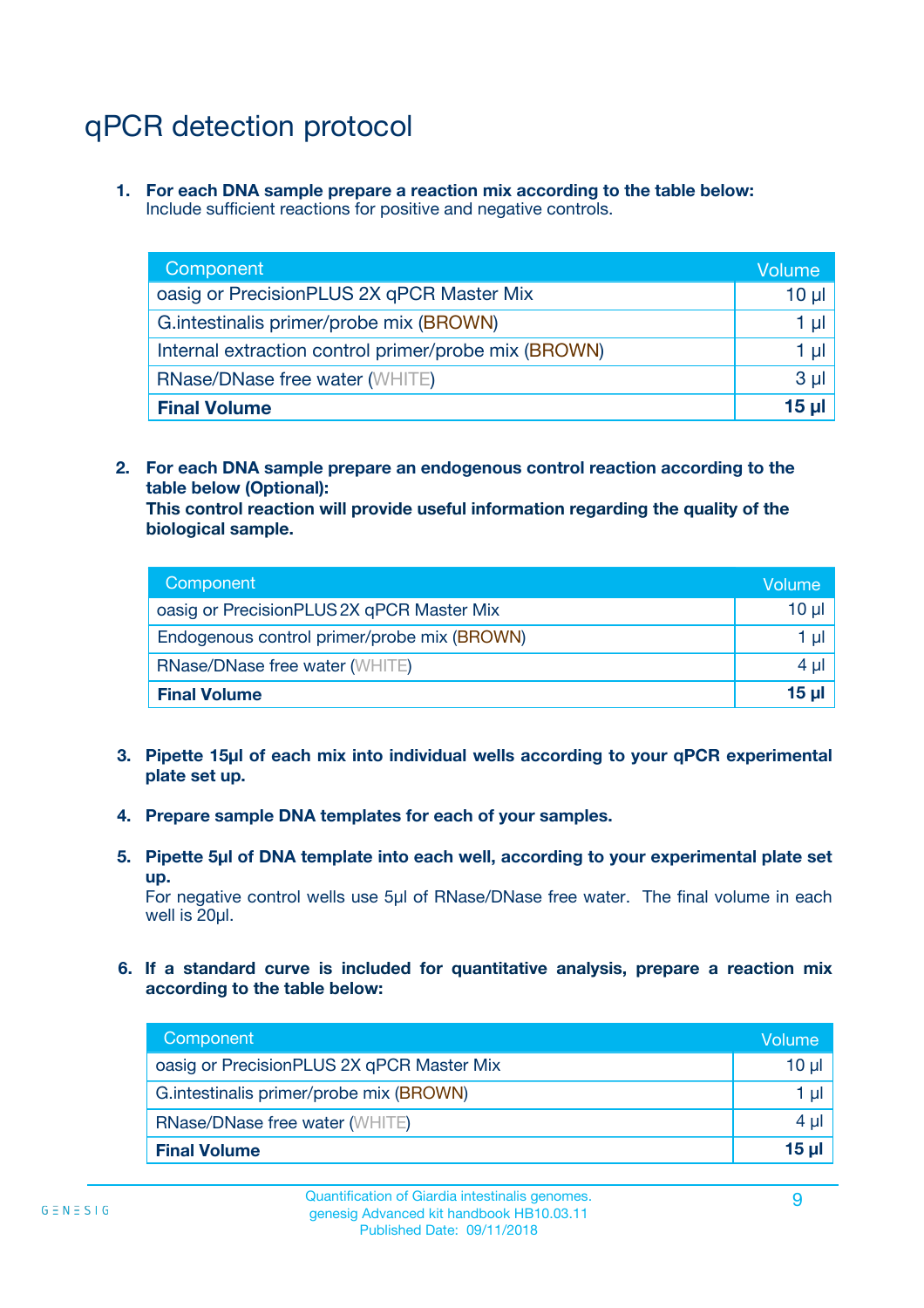#### **7. Preparation of standard curve dilution series.**

- 1) Pipette 90µl of template preparation buffer into 5 tubes and label 2-6
- 2) Pipette 10µl of Positive Control Template (RED) into tube 2
- 3) Vortex thoroughly
- 4) Change pipette tip and pipette 10µl from tube 2 into tube 3
- 5) Vortex thoroughly

Repeat steps 4 and 5 to complete the dilution series

| <b>Standard Curve</b>         | <b>Copy Number</b>     |
|-------------------------------|------------------------|
| Tube 1 Positive control (RED) | $2 \times 10^5$ per µl |
| Tube 2                        | $2 \times 10^4$ per µl |
| Tube 3                        | $2 \times 10^3$ per µl |
| Tube 4                        | $2 \times 10^2$ per µl |
| Tube 5                        | 20 per µl              |
| Tube 6                        | 2 per µl               |

**8. Pipette 5µl of standard template into each well for the standard curve according to your experimental plate set up.**

#### The final volume in each well is 20µl.

## qPCR amplification protocol

Amplification conditions using oasig or PrecisionPLUS 2X qPCR Master Mix.

|             | <b>Step</b>       | <b>Time</b>     | Temp    |
|-------------|-------------------|-----------------|---------|
|             | Enzyme activation | 2 min           | 95 °C   |
| Cycling x50 | Denaturation      | 10 <sub>s</sub> | 95 $°C$ |
|             | DATA COLLECTION * | 60 s            | 60 °C   |

\* Fluorogenic data should be collected during this step through the FAM and VIC channels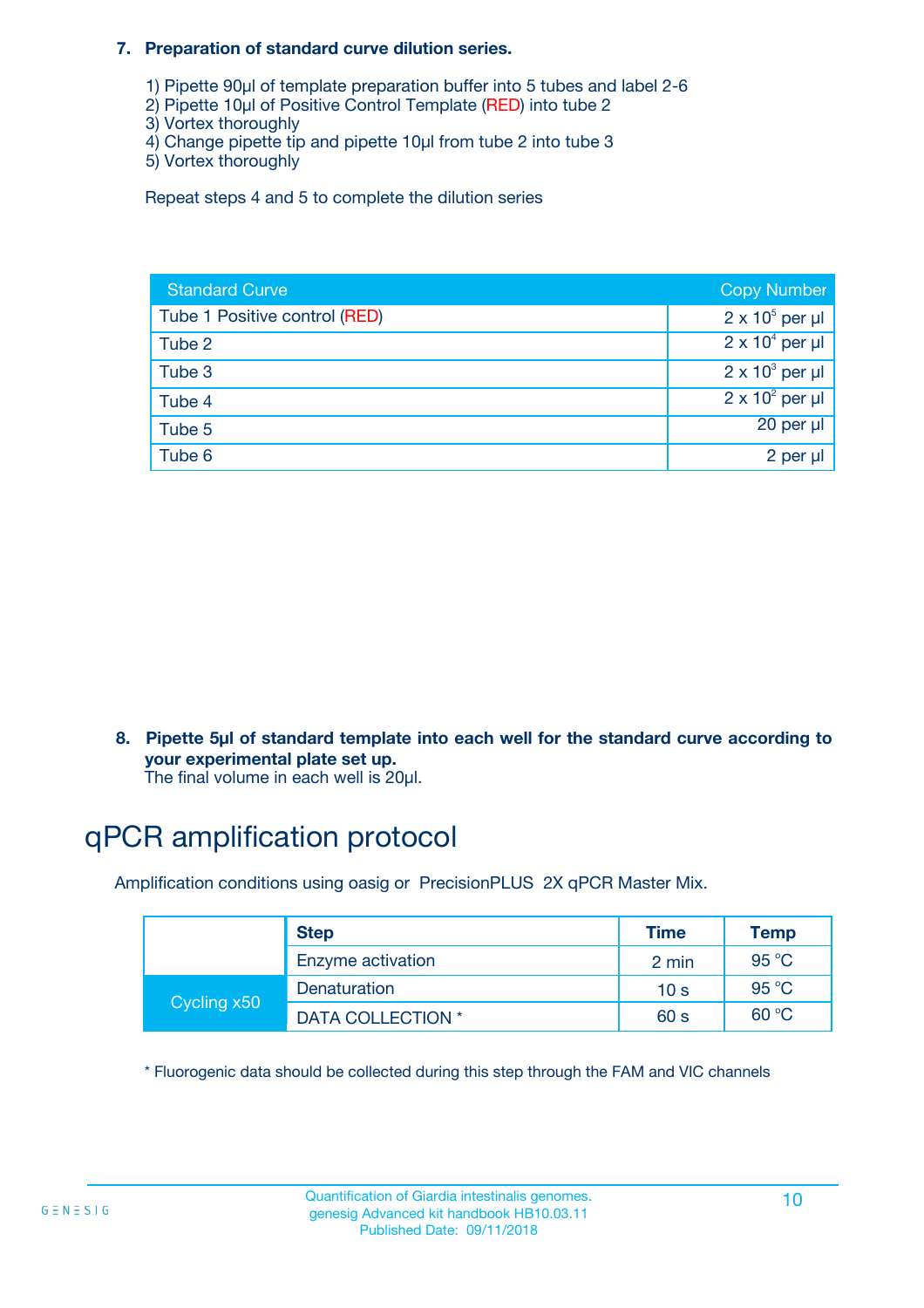# Interpretation of results

| <b>Target</b><br>(FAM) | <b>Internal</b><br>control<br>(NIC) | <b>Positive</b><br>control | <b>Negative</b><br>control | Interpretation                                                                                                  |
|------------------------|-------------------------------------|----------------------------|----------------------------|-----------------------------------------------------------------------------------------------------------------|
| $\leq 30$              | $+ 1 -$                             | ÷                          |                            | <b>POSITIVE QUANTITATIVE RESULT</b><br>calculate copy number                                                    |
| > 30                   | ٠                                   | ÷                          |                            | <b>POSITIVE QUANTITATIVE RESULT</b><br>calculate copy number                                                    |
| > 30                   |                                     | ÷                          |                            | <b>POSITIVE QUALITATIVE RESULT</b><br>do not report copy number as this<br>may be due to poor sample extraction |
|                        | ÷                                   | ÷                          |                            | <b>NEGATIVE RESULT</b>                                                                                          |
| $+ 1 -$                | $+ 1 -$                             | ÷                          | $\leq$ 35                  | <b>EXPERIMENT FAILED</b><br>due to test contamination                                                           |
| $+$ / -                | $+ 1 -$                             | ÷                          | > 35                       | $\star$                                                                                                         |
|                        |                                     | ÷                          |                            | <b>SAMPLE PREPARATION FAILED</b>                                                                                |
|                        |                                     |                            | $+$ /                      | <b>EXPERIMENT FAILED</b>                                                                                        |

Positive control template (**RED**) is expected to amplify between Cq 16 and 23. Failure to satisfy this quality control criterion is a strong indication that the experiment has been compromised.

\*Where the test sample is positive and the negative control is positive with a  $Ca > 35$ , the sample must be reinterpreted based on the relative signal strength of the two results:



If the sample amplifies  $> 5$  Cq earlier than the negative control then the sample should be reinterpreted (via the table above) with the negative control verified as negative.



If the sample amplifies  $< 5$  Cq earlier than the negative control then the positive sample result is invalidated and<br>the result should be determined  $the$  result should be inconclusive due to test contamination. The test for this sample should be repeated.